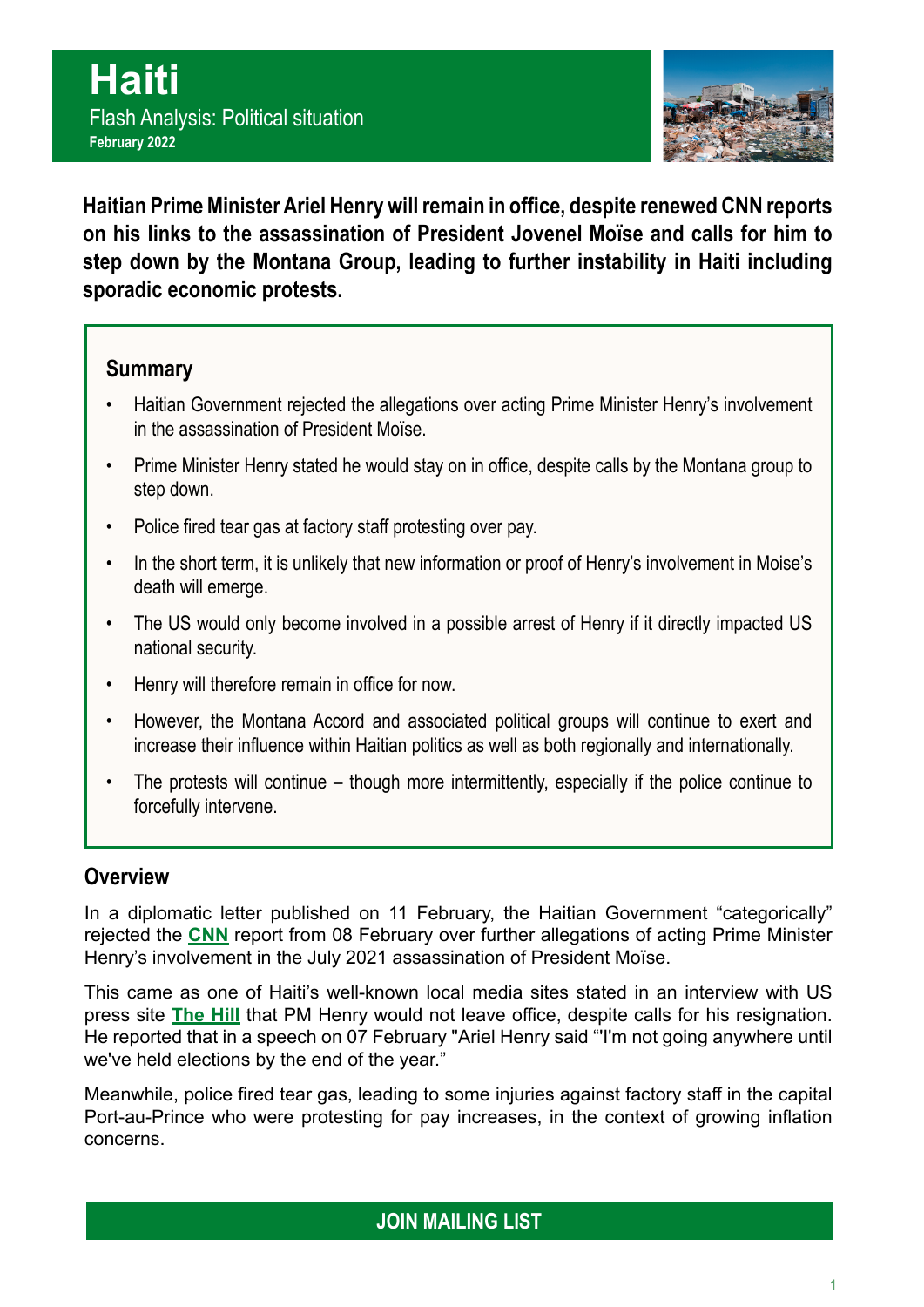

The claim that Henry was involved in Moïse's assassination is nothing new; indeed in September last year the then Chief Prosecutor Bed-Ford Claude asked for Henry to be indicted (see **[Vigil Insight report 30 September 2021](https://bit.ly/HaitiSitRep30Sept21)**), an action that was never carried out as Henry fired and replaced Claude the same day. However, the CNN report goes into more detail providing a covert recording from the former judge connected with the assassination case, Judge Garry Orélien, related to information about a failed raid that sought to obtain phone records and detain a key suspect connected to Henry. However, the report is neither backed or verified by either Haiti or US governments and as it is acknowledged that the phone recordings were carried out furtively, these will be inadmissible in any international court. The US Justice department has reportedly extended its investigation into Moïse's assassination, which included recently extraditing and arresting two suspects. However, so far no further arrests have been made nor have the present arrests implicated Henry in the assassination.

It is likely that Henry's refusal to step down (he was constitutionally obliged to have done so on 07 Feb – **[see Vigil Insight report January 2022](https://bit.ly/Jan2022Haiti)**) is linked to the detailed media accusations over his links to Moise's assassination and his concerns that this could lead to a deeper investigation by the US / Haitian authorities. If he were to leave office, any verifiable evidence would mean he could be indicted and arrested. By remaining in power, he can influence any outcomes from new evidence if it emerges.

Meanwhile, heated discussions between Henry and the wider opposition coalition, known as the **[Montana Accord](https://www.reuters.com/world/americas/leader-haitian-advocacy-group-urges-two-year-transition-government-2022-02-04/)** after the hotel they meet in, continue with Henry stating that the only way to end the political instability in Haiti is through recognized elections. He refutes the Montana Accord's moves to replace him with a provisional interim president (**[see also](https://bit.ly/Jan2022Haiti)  [Vigil Insight report January 2022](https://bit.ly/Jan2022Haiti)**), stating there is no legal or constitutional precedent to do so. The Montana Accord wishes to substitute Henry with their elected leader Fritz Jean and have proposed that under part of the power-sharing agreement, Henry would be invited to join the five-member presidential college. However, in recent days some members of the Montana Accord have called for Henry's removal from office. Although Henry and the Montana Accord met between 11 – 12 February to discuss Haiti's future, so far no details have emerged of what has been discussed, or any outcomes. With Moïse's official office ending on 07 February, Henry in effect is ruling without a constitutional mandate.

Haiti's economy continues to deteriorate, both due to fallout from COVID-19 and the ongoing political insecurity, as well as gang related violence. Indeed, the World Bank stated that **[Haiti's GDP](https://data.worldbank.org/indicator/NY.GDP.MKTP.KD.ZG?locations=HT)** fell from 1.5% annual growth in 2018 to a contraction of –3.5% (minus) in 2020. Meanwhile, gang related violence continues. For example, in Martissant on 09 February **[three people were killed](https://lenouvelliste.com/alaminute/21112/au-moins-trois-morts-dans-des-affrontements-entre-gangs-armes-a-martissant)** while 20 passengers kidnapped the previous week in Croix-des-Bouquets were released. Haiti's inflation has increased substantially since October 2021 when it was at 19.7%; by **[November 2021](https://tradingeconomics.com/haiti/inflation-cpi#:~:text=Inflation%20Rate%20in%20Haiti%20averaged,percent%20in%20September%20of%202009.)** it was 24.60%. The protesting factory staff mentioned above are therefore asking for a threefold increase in pay from 500 gourdes (\$5) to 1500 (\$15) due to their concerns over rising inflation, which is also being exacerbated by global inflation, and the impact of the need for most goods to be imported into the country.